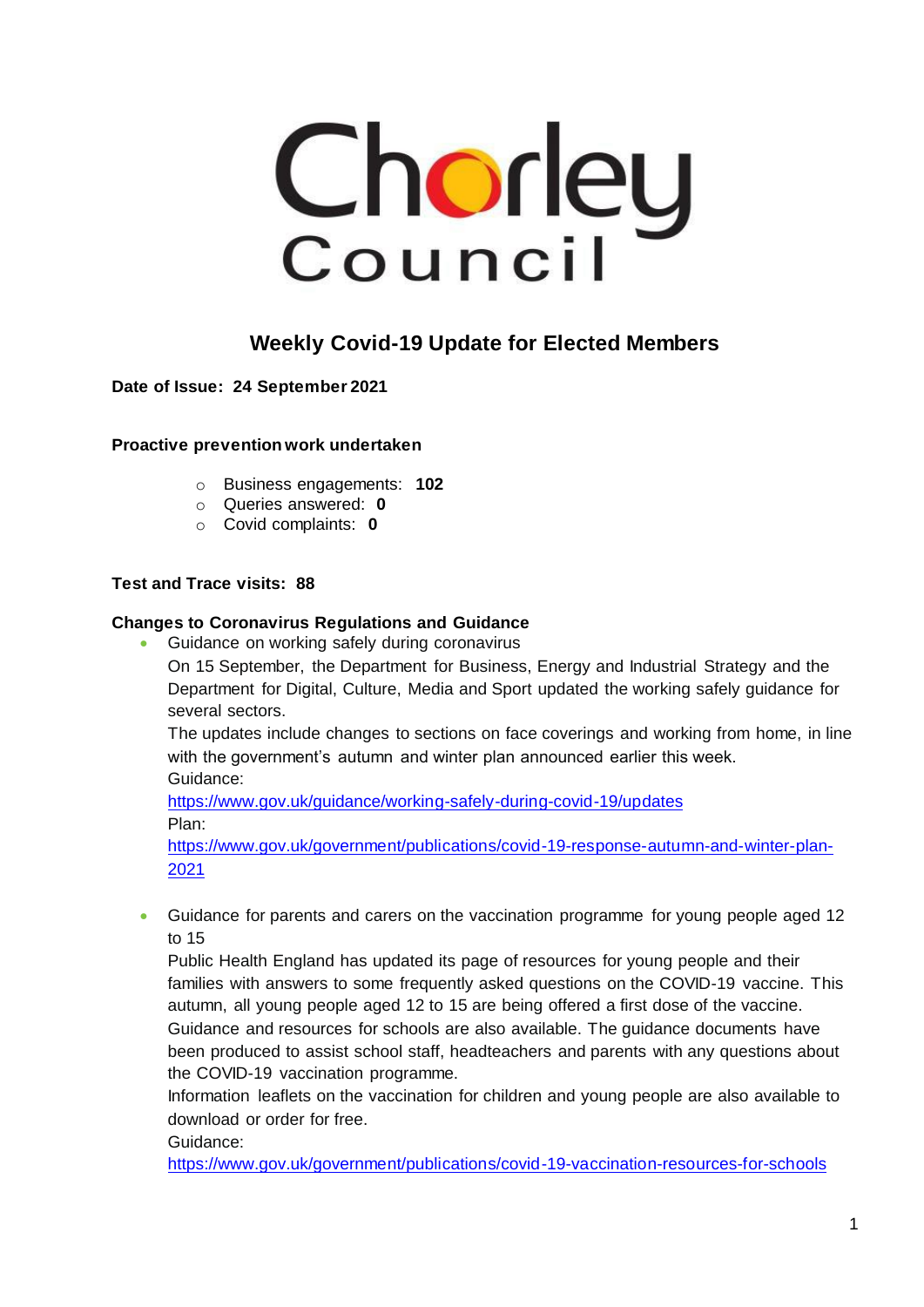Materials:

[https://www.gov.uk/government/publications/covid-19-vaccination-resources-for-children](https://www.gov.uk/government/publications/covid-19-vaccination-resources-for-children-and-young-people)[and-young-people](https://www.gov.uk/government/publications/covid-19-vaccination-resources-for-children-and-young-people)

FAQs:

[https://www.gov.uk/government/publications/covid-19-vaccination-resources-for-children](https://www.gov.uk/government/publications/covid-19-vaccination-resources-for-children-and-young-people/covid-19-vaccination-a-guide-for-eligible-children-and-young-people-aged-12-to-17)[and-young-people/covid-19-vaccination-a-guide-for-eligible-children-and-young-people](https://www.gov.uk/government/publications/covid-19-vaccination-resources-for-children-and-young-people/covid-19-vaccination-a-guide-for-eligible-children-and-young-people-aged-12-to-17)[aged-12-to-17](https://www.gov.uk/government/publications/covid-19-vaccination-resources-for-children-and-young-people/covid-19-vaccination-a-guide-for-eligible-children-and-young-people-aged-12-to-17)

• Guidance on protecting people defined on medical grounds as extremely vulnerable On 20 September the government updated the guidance for protecting people defined on medical grounds as extremely vulnerable to COVID-19.

The updates to the guidance are in line with the government's 'COVID-19 Response – Autumn and Winter Plan 2021' for managing COVID-19 which was published on 14 September.

Guidance:

[https://www.gov.uk/government/publications/guidance-on-shielding-and-protecting](https://www.gov.uk/government/publications/guidance-on-shielding-and-protecting-extremely-vulnerable-persons-from-covid-19)[extremely-vulnerable-persons-from-covid-19](https://www.gov.uk/government/publications/guidance-on-shielding-and-protecting-extremely-vulnerable-persons-from-covid-19)

• COVID-19: Safer public places – managing public outdoor settings On 21 September the Government updated guidance for councils, owners and operators to support the safe use and management of outdoor public places while the risk of COVID-19 transmission remains.

The update reflects guidance changes announced in the government's 'COVID-19 Response – Autumn and Winter Plan 2021' for managing COVID-19 on 14 September. Guidance:

[https://www.gov.uk/guidance/coronavirus-covid-19-safer-public-places-managing-public](https://www.gov.uk/guidance/coronavirus-covid-19-safer-public-places-managing-public-outdoor-settings)[outdoor-settings](https://www.gov.uk/guidance/coronavirus-covid-19-safer-public-places-managing-public-outdoor-settings)

• Updated guidance on renting for councils, landlords and tenants On 22 September the Department for Levelling Up, Housing and Communities updated the guidance on renting for councils, landlords and tenants in the private and social rented sectors.

The updates to the guidance are in line with the government's 'COVID-19 Response – Autumn and Winter Plan 2021' which was published on 14 September.

Guidance: [https://www.gov.uk/government/publications/covid-19-and-renting-guidance-for](https://www.gov.uk/government/publications/covid-19-and-renting-guidance-for-landlords-tenants-and-local-authorities)[landlords-tenants-and-local-authorities](https://www.gov.uk/government/publications/covid-19-and-renting-guidance-for-landlords-tenants-and-local-authorities)

Plan: [https://www.gov.uk/government/publications/covid-19-response-autumn-and-winter](https://www.gov.uk/government/publications/covid-19-response-autumn-and-winter-plan-2021)[plan-2021](https://www.gov.uk/government/publications/covid-19-response-autumn-and-winter-plan-2021)

## **Other Relevant Coronavirus Updates**

includes a video explainer.

• Young people and vaccines toolkit The Department of Health and Social Care has made available a toolkit to encourage COVID-19 vaccine uptake amongst young people. The toolkit includes materials from Public Health England to help councils promote the benefits of the vaccine. Councils are encouraged to inform their networks about the resources available, which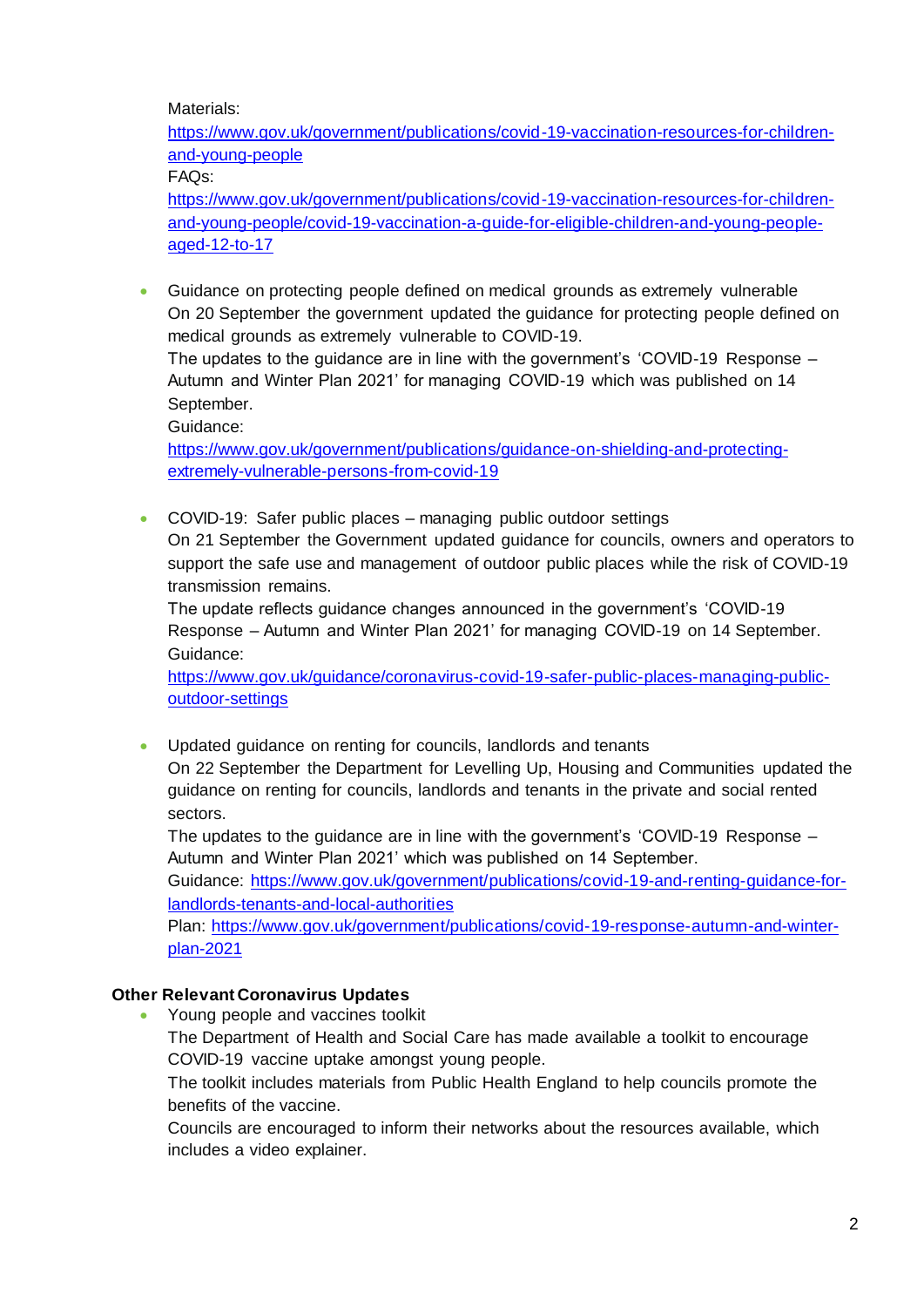Toolkit:

[https://drive.google.com/file/d/1Kz4ug5YXIKCMQbWtlZDrQYJw8PA3ECb\\_/view?usp=shari](https://drive.google.com/file/d/1Kz4ug5YXIKCMQbWtlZDrQYJw8PA3ECb_/view?usp=sharing) [ng](https://drive.google.com/file/d/1Kz4ug5YXIKCMQbWtlZDrQYJw8PA3ECb_/view?usp=sharing)

Materials:

[https://coronavirusresources.phe.gov.uk/covid-19-vaccine/resources/young-people](https://coronavirusresources.phe.gov.uk/covid-19-vaccine/resources/young-people-vaccines)[vaccines](https://coronavirusresources.phe.gov.uk/covid-19-vaccine/resources/young-people-vaccines)

Video: [https://coronavirusresources.phe.gov.uk/covid-19-vaccine/resources/video-content](https://coronavirusresources.phe.gov.uk/covid-19-vaccine/resources/video-content-yewande)[yewande](https://coronavirusresources.phe.gov.uk/covid-19-vaccine/resources/video-content-yewande)

• LGA webinar on the work of the JCVI and vaccination The Local Government Association, in collaboration with the Association of Directors of Public Health, is hosting a webinar on the work of the Joint Committee on Vaccination and Immunisation at 2:30 – 4:00pm on 28 September. The webinar will also take a look towards autumn/winter with regards to vaccinations. Speakers will include representatives from the JCVI and British Society of Immunology. Chief executives, councillors, directors of public health and public health teams, are all recommended to attend.

Sign-up:

[https://lgaevents.local.gov.uk/lga/frontend/reg/thome.csp?pageID=447844&eventID=1304&](https://lgaevents.local.gov.uk/lga/frontend/reg/thome.csp?pageID=447844&eventID=1304&traceRedir=2) [traceRedir=2](https://lgaevents.local.gov.uk/lga/frontend/reg/thome.csp?pageID=447844&eventID=1304&traceRedir=2)

## **DATA UPDATE**

Working closely with the Lancashire Resilience Forum and Public Health England (PHE), we are able to access the very latest data in infection rates and forecasts in order to guide our prevention activity and ensure we are prepared for any changes in local or national lockdown measures and outbreaks.

This data is the property of PHE and currently we do not have permission to share it, only Senior Environmental Health Officers and Chief Officers are permitted access.

However, we have requested permission of PHE to share it both with our elected members and in our communications to encourage local compliance and keep residents informed where our 'hotspots' are.

#### **LATEST FIGURES FOR CHORLEY**

The Government has consolidated publication of Covid-19 statistics to make it easier to find the latest data. The latest figure published at 4:00pm on 24 September for cumulative confirmed Covid-19 cases for Chorley is **14673** (cumulative rate per 100 000 is **12343.7**). For comparison, South Ribble has seen 14420 cases (cumulative rate per 100 000 is 12980.9). Total cases and rates in other neighbouring areas are: Blackburn with Darwen 28191 (rate 18790.2); Preston 22294 (rate 15466.2); West Lancashire 14704 (rate 12842.4).

Fig. 1 is an extract from the latest available PHE daily situational report for the North West on Resilience Direct dated 22 September 2021 (covering the reporting period 11 - 17 September<sup>\*</sup>).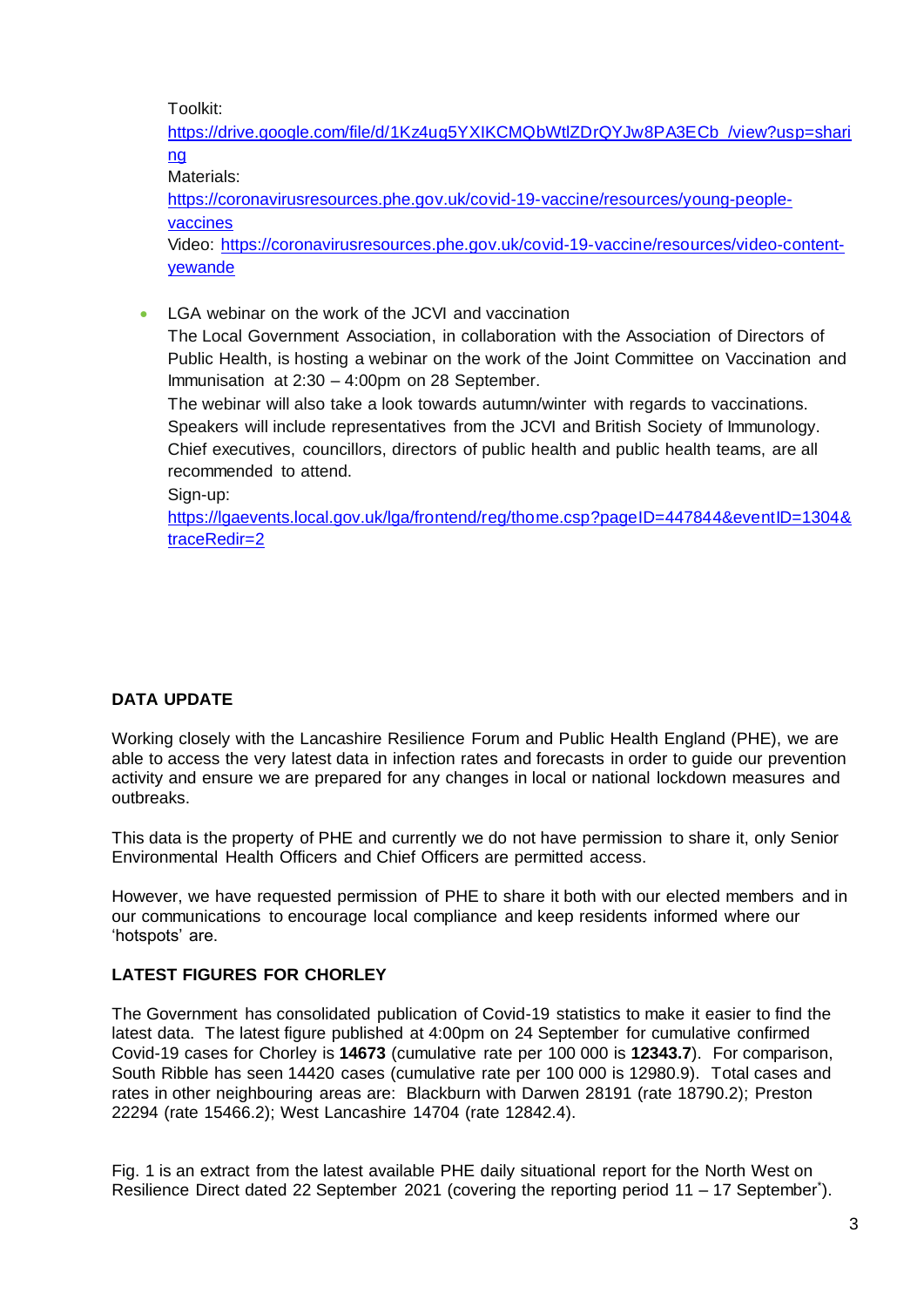The table shows that in Chorley in those 7 days there have been **433** cases (the previous 7-day period saw 387 cases reported). The weekly rate per 100 000 in the report is given as **364.3** (the previous week was 325.6). Comparable data for South Ribble are 344 cases (*cf* 355 cases in the previous 7 days), and the weekly rate per 100 000 is 309.7 (previous week 319.6).

*\* NB, for comparison between districts, the most recent 4 days are excluded from the calculations due to reporting delays*

The above data are publicly available and may be shared outside the organisation.

As more asymptomatic testing is carried out, it is possible that there may be an increase in cases and rate. In this case, the positivity rate amongst people tested becomes a good indicator of trends. The current data show that 8.0% of people tested in Chorley are found to be positive, an increase from the previous week.

Fig. 2 is an extract from the same report, and shows the change in weekly case rate across the North West from 8 September. The infection rate in Chorley appears once again be increasing.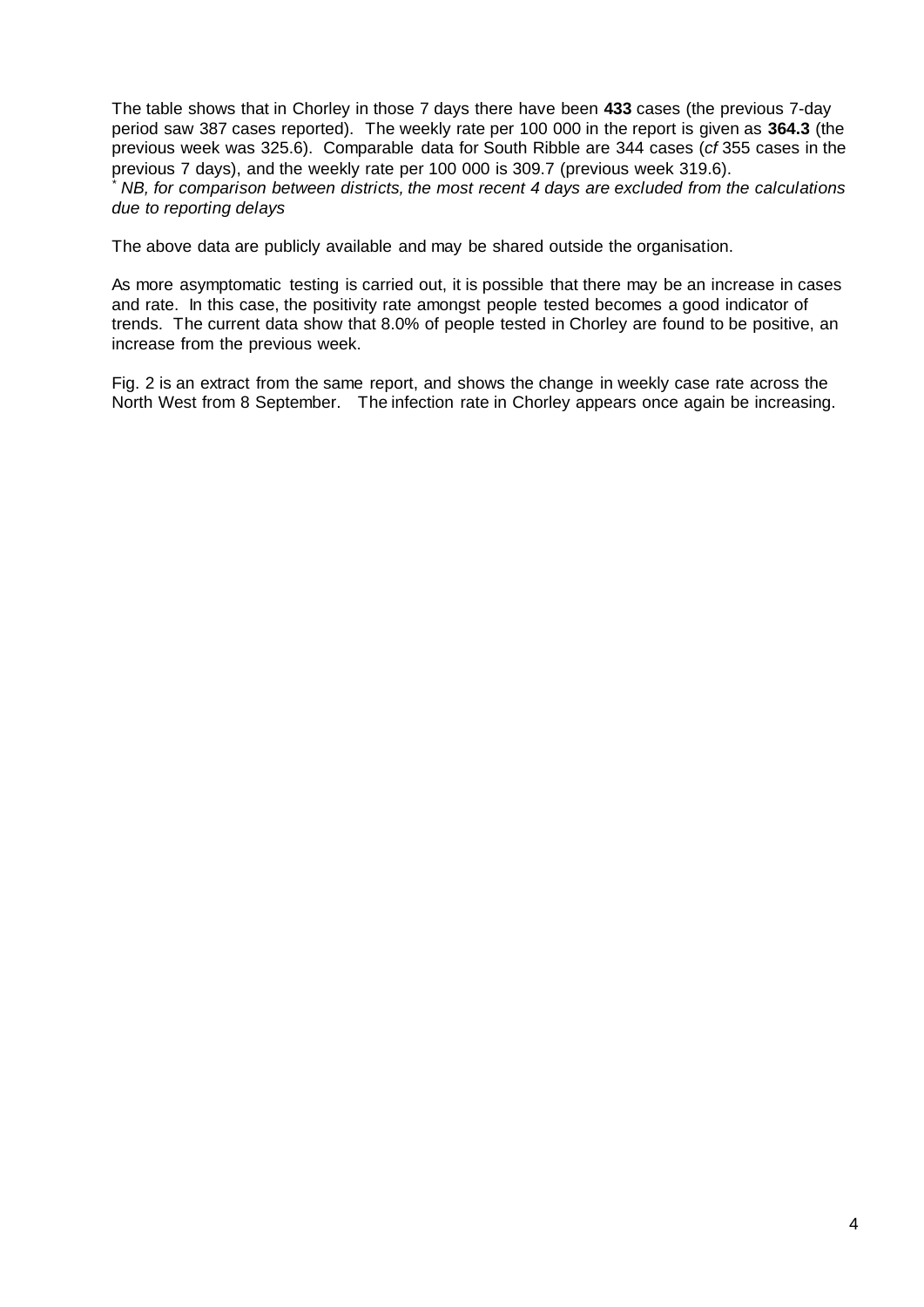| <b>Upper Tier Local</b><br><b>Authority</b> | <b>Lower Tier Local Authority</b> | <b>Daily individuals</b><br>tested per 100,000<br>population<br>7-day moving<br>average <sup>1</sup> |          | Weekly<br>percentage<br>individuals test<br>positive <sup>123</sup> |          | Weekly no.<br>of newly<br>confirmed<br>cases | Weekly<br>case rate<br>per<br>100,000,<br>All ages <sup>4</sup> | 7-day<br>change in<br>case rate.<br>All ages <sup>6</sup> | Weekly no.<br>of newly<br>confirmed<br>cases<br>$60 + yrs$ | Weekly<br>case rate<br>per<br>100,000<br>$60+$ yrs <sup>5</sup> | 7-day<br>change in<br>case rate<br>$60+$ yrs <sup>6</sup> | <b>Weekly</b><br>community<br>outbreaks $8$ |
|---------------------------------------------|-----------------------------------|------------------------------------------------------------------------------------------------------|----------|---------------------------------------------------------------------|----------|----------------------------------------------|-----------------------------------------------------------------|-----------------------------------------------------------|------------------------------------------------------------|-----------------------------------------------------------------|-----------------------------------------------------------|---------------------------------------------|
| <b>Blackburn with Darwen</b>                | <b>Blackburn with Darwen</b>      | 540.1                                                                                                | decrease | 6.5                                                                 | decrease | 342                                          | 228.0                                                           | $-25%$                                                    | 44                                                         | 147.9                                                           | $-19%$                                                    | $\overline{0}$                              |
| Blackpool                                   | Blackpool                         | 808.2                                                                                                | increase | 8.6                                                                 | decrease | 643                                          | 464.7                                                           | $-22%$                                                    | 93                                                         | 248.8                                                           | $-34%$                                                    | 10                                          |
| Lancashire                                  | <b>Burnley</b>                    | 579.8                                                                                                | increase | 8.1                                                                 | decrease | 277                                          | 310.0                                                           | $-2%$                                                     | 39                                                         | 176.6                                                           | $-22%$                                                    | $\overline{0}$                              |
|                                             | Chorley                           | 665.3                                                                                                | increase | 8.0                                                                 | decrease | 433                                          | 364.3                                                           | $+11%$                                                    | 26                                                         | 83.9                                                            | $-40%$                                                    | $\overline{2}$                              |
|                                             | Fylde                             | 746.9                                                                                                | increase | 7.8                                                                 | decrease | 327                                          | 402.7                                                           | $-12%$                                                    | 63                                                         | 219.4                                                           | $-34%$                                                    |                                             |
|                                             | Hyndburn                          | 551.3                                                                                                | increase | 8.6                                                                 | decrease | 257                                          | 316.8                                                           | $-19%$                                                    | 42                                                         | 213.9                                                           | $-22%$                                                    | $\overline{0}$                              |
|                                             | Lancaster                         | 641.9                                                                                                | increase | 8.5                                                                 | increase | 554                                          | 374.0                                                           | $+15%$                                                    | 50                                                         | 131.1                                                           | $-40%$                                                    | $\overline{2}$                              |
|                                             | Pendle                            | 512.5                                                                                                | increase | 8.8                                                                 | decrease | 271                                          | 294.1                                                           | $-12%$                                                    | 28                                                         | 122.5                                                           | $-39%$                                                    |                                             |
|                                             | Preston                           | 669.0                                                                                                | increase | 8.0                                                                 | increase | 533                                          | 369.8                                                           | $+6%$                                                     | 43                                                         | 150.4                                                           | $-17%$                                                    | $\mathbf 0$                                 |
|                                             | Ribble Valley                     | 666.5                                                                                                | increase | 9.2                                                                 | $=$      | 263                                          | 424.0                                                           | $+15%$                                                    | 22                                                         | 114.9                                                           | $-65%$                                                    |                                             |
|                                             | Rossendale                        | 583.6                                                                                                | increase | 8.4                                                                 | increase | 227                                          | 317.8                                                           | $+27%$                                                    | 24                                                         | 134.3                                                           | $+9%$                                                     |                                             |
|                                             | South Ribble                      | 609.4                                                                                                | increase | 7.3                                                                 | decrease | 344                                          | 309.7                                                           | $-3%$                                                     | 45                                                         | 145.4                                                           | 0%                                                        | $\overline{0}$                              |
|                                             | West Lancashire                   | 627.0                                                                                                | increase | 6.9                                                                 | decrease | 335                                          | 292.6                                                           | $-12%$                                                    | 62                                                         | 188.5                                                           | $-10%$                                                    | $\overline{0}$                              |
|                                             | Wyre                              | 729.3                                                                                                | increase | 8.4                                                                 | decrease | 464                                          | 410.4                                                           | $-6%$                                                     | 75                                                         | 189.1                                                           | $-17%$                                                    | $\overline{1}$                              |
| <b>North West</b>                           |                                   | 606.9                                                                                                | increase | 7.6                                                                 | decrease | 22,899                                       | 310.8                                                           | $-12%$                                                    | 2,671                                                      | 147.1                                                           | $-28%$                                                    | 43                                          |
| England                                     |                                   | 633.5                                                                                                | increase | 6.0                                                                 | decrease | 145,910                                      | 258.0                                                           | $-17%$                                                    | 15,899                                                     | 116.4                                                           | $-28%$                                                    | 382                                         |

<sup>1</sup>Comparison with previous week

<sup>2</sup>Positivity of all individuals with a valid test result from a specimen taken in the 7-day period of interest (Pillar 1 and Pillar 2 combined). This excludes tests where postcode of residence is not available and lateral flow device tests

<sup>3</sup>Weekly percentage positive: Red >7.5%, Amber 4% to 7.5%,, Green <4%

<sup>4</sup>Weekly case rate: Maroon >250 cases per 100,000, Dark red 151 to 250 cases per 100,000, Red 51 to 150 cases per 100,000, Amber 25 to 50 per 100,000 per week, Green <25 per 100,000 per week <sup>5</sup>60+ yrs weekly case rate: Maroon >150 cases per 100,000, Dark red 101 to 150 cases per 100,000, Red 51 to 100 cases per 100,000, Amber 25 to 50 per 100,000 per week, Green <25 per 100,000 per week <sup>6</sup>Percentage change in weekly case rate in comparison to same period 7-days previous: Maroon >100% increase in cases, Red 51 to 100% increase

<sup>8</sup>Community outbreaks include all outbreaks and clusters reported to PHE excluding those from secondary care and care home settings. These include outbreaks reported from childcare, university, prison, primary health care, workplace, school and other community settings. Source: HPZone

**Fig.1** Table of testing rate, positivity, case rate, and exceedance rating for Lower Tier Local Authorities in North West in the 7-day period 11 – 17 September 2021 (Table edited to show only the Lancashire-14 districts)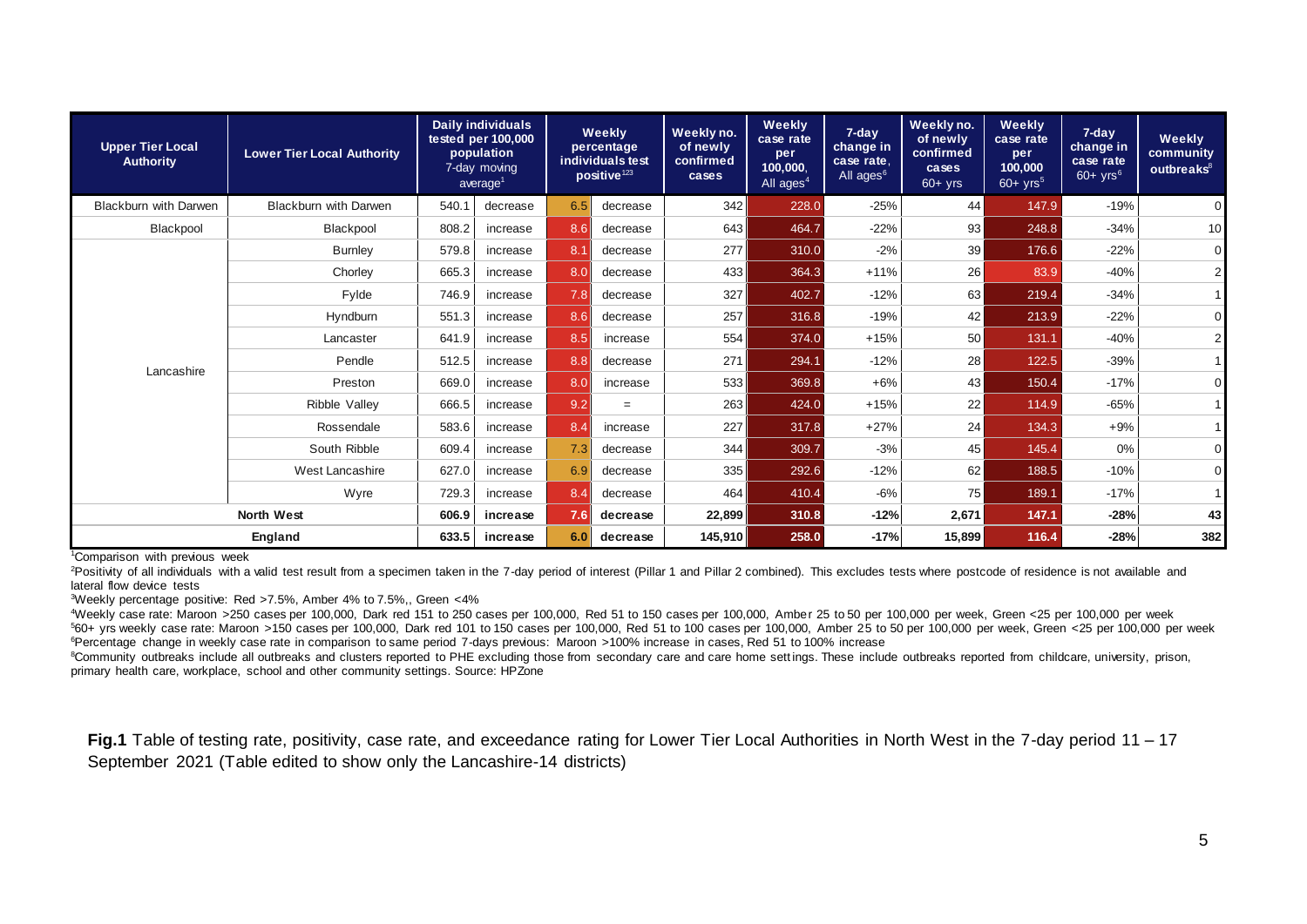# Weekly case rate\*\*



Notes: (\*) Number represents 14-day case rate ratio; (\*\*) rate per 100,000, weekly Source: Case data from SGSS. Produced by Outbreak Surveillance Team, PHE Contains National Statistics data © Crown copyright and database right 2020

**Fig. 2** Change in weekly case rate per 100 000 in North West authorities from 8 September